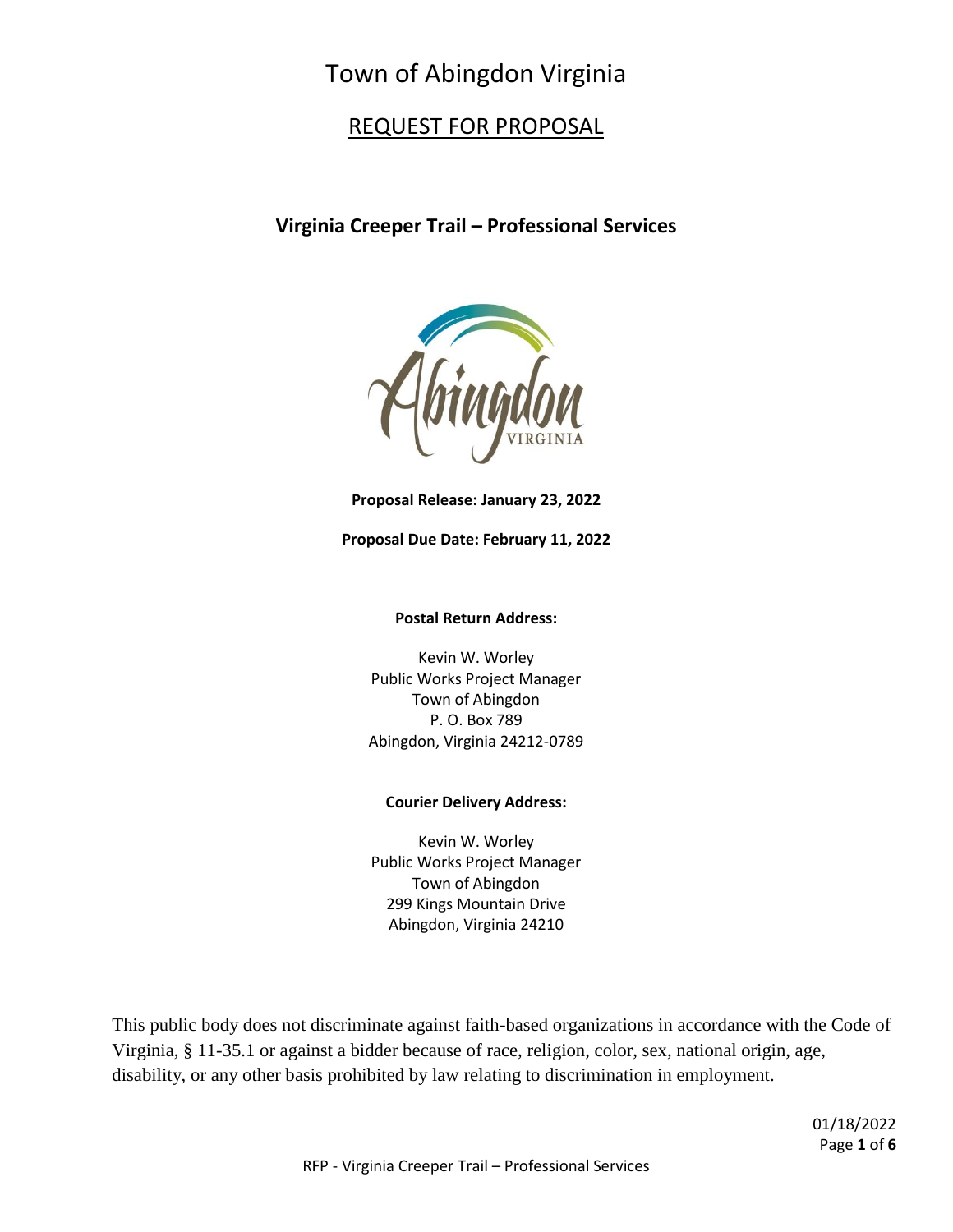| Page |                |  |  |
|------|----------------|--|--|
|      | $\overline{3}$ |  |  |
|      | $\overline{3}$ |  |  |
|      | 3              |  |  |
|      | $\overline{4}$ |  |  |
|      | $\overline{4}$ |  |  |
|      | $\overline{4}$ |  |  |
|      | 4              |  |  |
|      | 5              |  |  |
|      | 5              |  |  |
|      | $5-6$          |  |  |
|      | <b>NONE</b>    |  |  |

# TABLE OF CONTENTS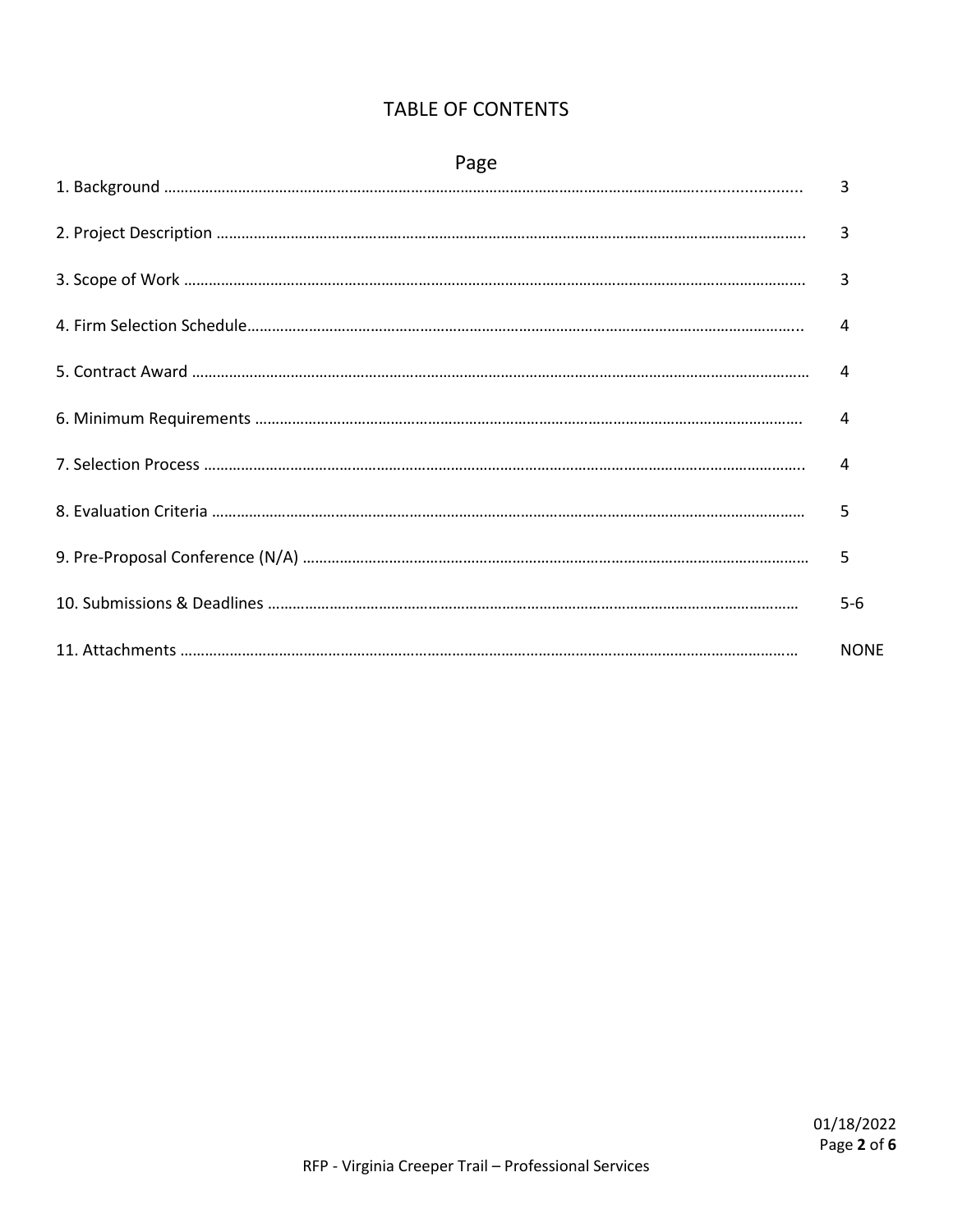### **Virginia Creeper Trail – Professional Services**

#### **BACKGROUND**

What is now known as the Virginia Creeper Trail, started as the Virginia-Carolina Railroad, and was constructed between the late 1800's and early 1900's. The railroad operated until 1977, when the rails were removed, and the rail right-of-way became a National Recreation Trail.

The Virginia Creeper Trail is a rail-to-recreation trail that extends from Abingdon to White Top, Virginia. The Town of Abingdon VA, the Town of Damascus VA and the US Forest Service, are the "Property Interest Holder", manage, own and/or maintain right-of-way along the 34.3 miles of the Virginia Creeper Trail. The first 12 miles of this trail is managed by the Town of Abingdon VA, the next 4 miles of this trail is managed by the Town of Damascus VA and the remaining 18 miles is managed by the US Forest Service. The grades and easy access make the Creeper Trail a destination for hikers, bicyclists and horse enthusiasts.

#### **PROJECT DESCRIPTION**

In accordance with the Virginia Public Procurement Act §2.2-4303, the Town of Abingdon is requesting proposals for Professional Services and Construction Administration along the Virginia Creeper Trail. This proposal is to select a qualified firm with expertise to study, evaluate, make recommendation, provide cost analysis and provide necessary designs and bid/construction documentation for repairs the Virginia Creeper Trail Trestles 1-15. This proposal for professional services should include detailed professional qualifications, performance examples, project understanding, approach, resources allocation, and other related supportive information in accordance with the selection criteria using GSA Form SF330.

The selected firm, once under contract, and the Town of Abingdon will work to develop task orders for various professional services to include but not limited to develop design plans for critical and immediate repairs, environmental and geotechnical documentation, structural analysis and design, project specifications and as-built drawings, bid documentation and construction administration with updated project costs. Once under the contract, service provided will be "On-call" throughout the duration of the rehabilitation project based on the funding allocations. Term limit for this agreement will be one (1) year from the Effective Date of the Agreement. The parties may extend or renew this Agreement for four additional one-year terms, with or without changes, by written instrument establishing a new term. Adjustment of professional services fees may be negotiated no earlier than 30 days of the expiration of the current oneyear agreement.

The Town of Abingdon will make available all on-file drawings and report materials for the trail structures #1 - #15. A previous condition assessment study was conducted in 2001, Trestles  $1-15$ , and 2019, Trestles  $1-6$ , and that information is available to respondents to this RFP.

#### **SCOPE OF WORK**

Once selected, the firm shall perform detailed structural studies on trestles as identified. The selected firm shall have structural engineering expertise, labor and resources with experience in evaluating and reconstructing similar existing bridge structures and provide designs and documentation to provide bid ready documents for construction when requested by task orders. The Trail Owners will allow access to the sites with light motor-vehicles for inspections purposes.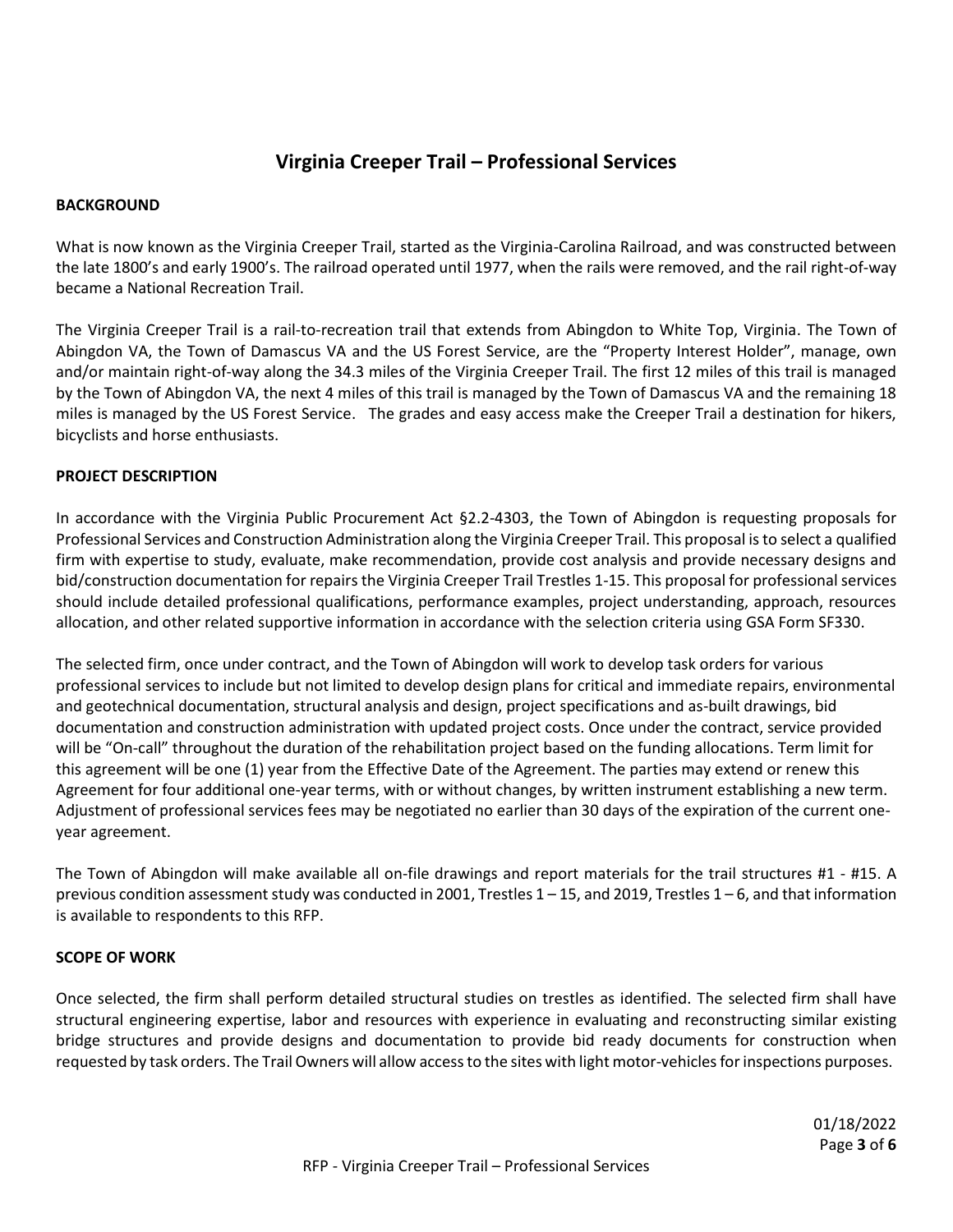Findings, per task order, shall be provided electronically and in a bound Preliminary Engineering Report that provides the following information as a minimum:

- Executive summary of the report content
- Structure description including unusual structural features with photographic representations
- Discussion of bridge deficiencies with priority ranking
- Written description of possible remediation techniques
- Consideration of maintenance and life-cycle conditions
- Rough-order-magnitude cost estimates and analysis
- Project Surveying
- Right of Way and Easement Documentation
- Environmental Documentation and Permits
- Geotechnical Investigations and Report
- Stream Mitigation Options and Permits
- Structural Analysis and Design to correct all Critical and Immediate Needs
- Develop Final Structure Plans
- Develop Final Specifications
- Civil Rights Administration and Oversight
- Construction Engineering and Inspections
- As-Built Drawings
- **•** Construction Site Plans
- Bid Documentation
- Construction Administration
- Rough-order-magnitude cost estimate

#### **FIRM SELECTION SCHEDULE**

The Town of Abingdon would like to complete the selection process and have a contract with the selected firm in March 2022 with the first Task Order issued by mid-March 2022.

#### **CONTRACT AWARD**

The Town of Abingdon and the selected firm will use a professional service EJCDC contract with a not-to-exceed fee agreement based on the final negotiations. Award of contract by the Abingdon Town Council, if any, will be to the firm deemed best qualified by the Town, in accordance with the Selection Process and Evaluation Criteria, to perform the services outlined in this RFP.

#### **MINIMUM REQUIREMENTS**

The selected firm shall have expertise, labor and resources with experience in evaluating, designing and repairing similar existing bridge structures and reporting conditions and causes, cost estimates, design solutions and other pertinent information. The firm shall employ a licensed structural engineer to complete the design and specification sheets for the project.

#### **SELECTION PROCESS**

In accordance with Virginia Public Procurement Act, Chapter 43, Article 2, Section 2.2-4302.2 of the Code of Virginia, and Chapter 2, Article V, Section 2-176 of the Abingdon Municipal Code, the Town will choose a firm through competitive negotiation. In order of preference, two or more offeror's whose professional qualification and proposed services are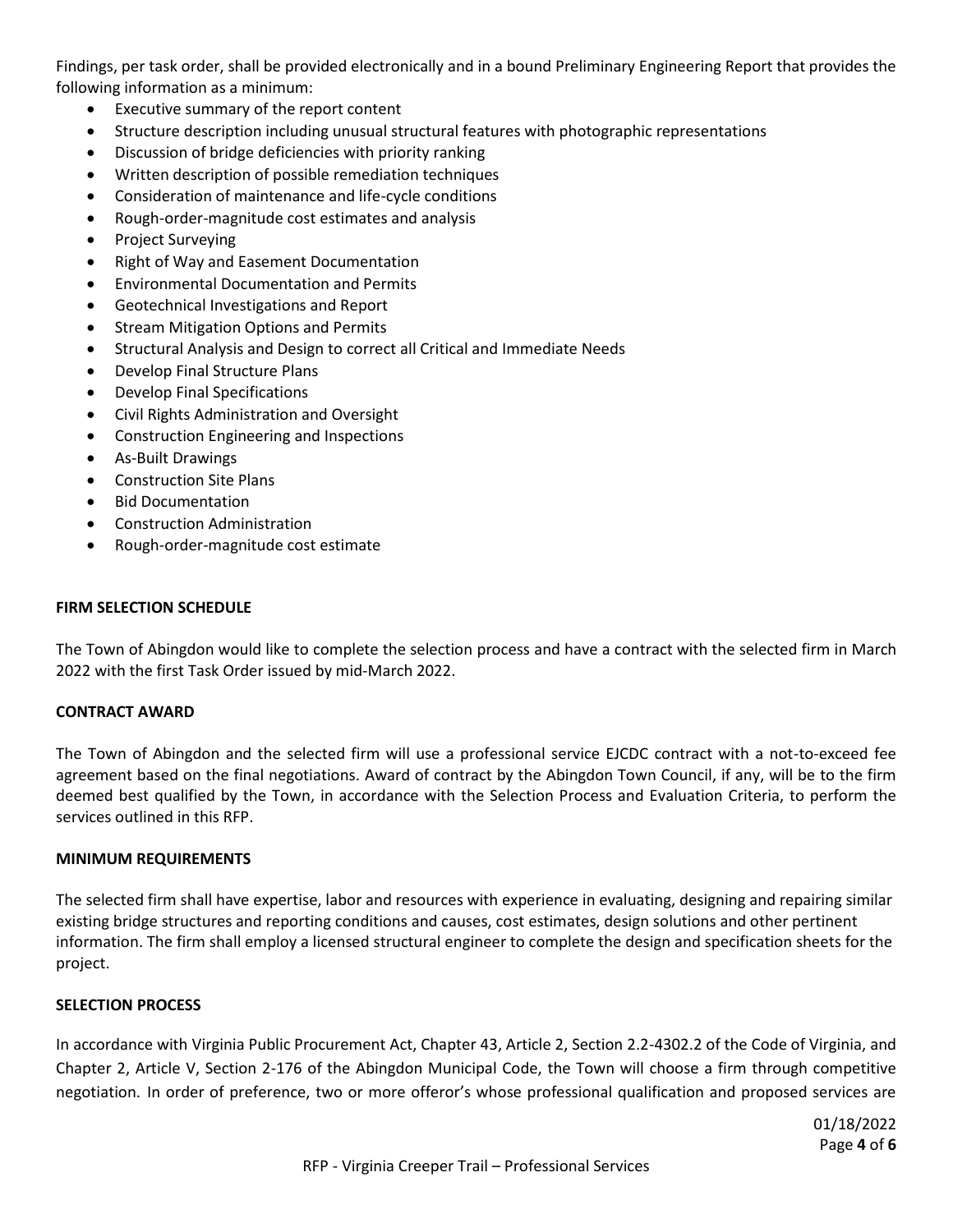deemed most in line with the Town's needs. Negotiations shall then be conducted beginning with the offeror ranked first. If a contract satisfactory and advantageous to the Town can be negotiated at a price considered fair and reasonable, the award shall be made to that offeror. Otherwise, negotiations with the offeror ranked first shall be formally terminated and negotiations with the offeror ranked second, and so on, shall be undertaken until a fair and reasonable price is agreed upon. Should the Town determine in writing and in its sole discretion that only one offeror is fully qualified or that one offeror is clearly more highly qualified and suitable than the others under consideration, a contract may be negotiated and awarded to that offeror.

The Town will utilize a selection committee to review all proposals. Members of that committee may check references as appropriate in evaluating qualification of responding firms. The selection committee will make its recommendation to the Town Council for final approval.

#### **EVALUATION CRITERIA**

The Town will utilize a selection committee to review all proposals for services including checking references as appropriate in evaluating qualifications of responding firms.

The following criteria will be used to evaluate proposals.

| $\bullet$ | Qualifications and experience of the firm relative to this type of work   | $(0-20)$ |
|-----------|---------------------------------------------------------------------------|----------|
| $\bullet$ | Expertise of key personnel assigned                                       | $(0-20)$ |
| $\bullet$ | Effectiveness of performance in previous related work                     | $(0-15)$ |
| $\bullet$ | Technical and staffing capabilities to carry out the work                 | $(0-10)$ |
| $\bullet$ | Solid understanding of the project scope                                  | $(0-10)$ |
| $\bullet$ | Appropriate project approach/strategy to address the scope of the project | $(0-10)$ |
| $\bullet$ | Work availability and time management to complete the assigned tasks      | $(0-10)$ |
|           | Intangibles                                                               | $(0-5)$  |

#### **PRE-PROPOSAL CONFERENCE**

N/A

#### **SUBMISSIONS AND DEADLINES**

Fully responsive proposals will contain the following information in GSA Form SF330:

- 1. The qualifications and/or *brief* history of the firm and the key personnel who will be involved in the work, specifically the individuals that would be named as the Project Manager and Principal-in-Charge for the duration of the work.
- 2. An indication of your understanding of the work needed and expertise required.
- 3. Brief description of past experience in similar work.
- 4. The name, address, and phone number of three to five current contacts for whom you have performed similar services.
- 5. Your firm's ability to respond if you are selected for this work.
- 6. Why your firm wants to perform this service for Abingdon and why your firm would be best for this work.

You may also include other information, which you believe would assist the Town in determining the appropriateness of your firm for this work; however, the Town requests that proposals do not contain information not directly beneficial to this project.